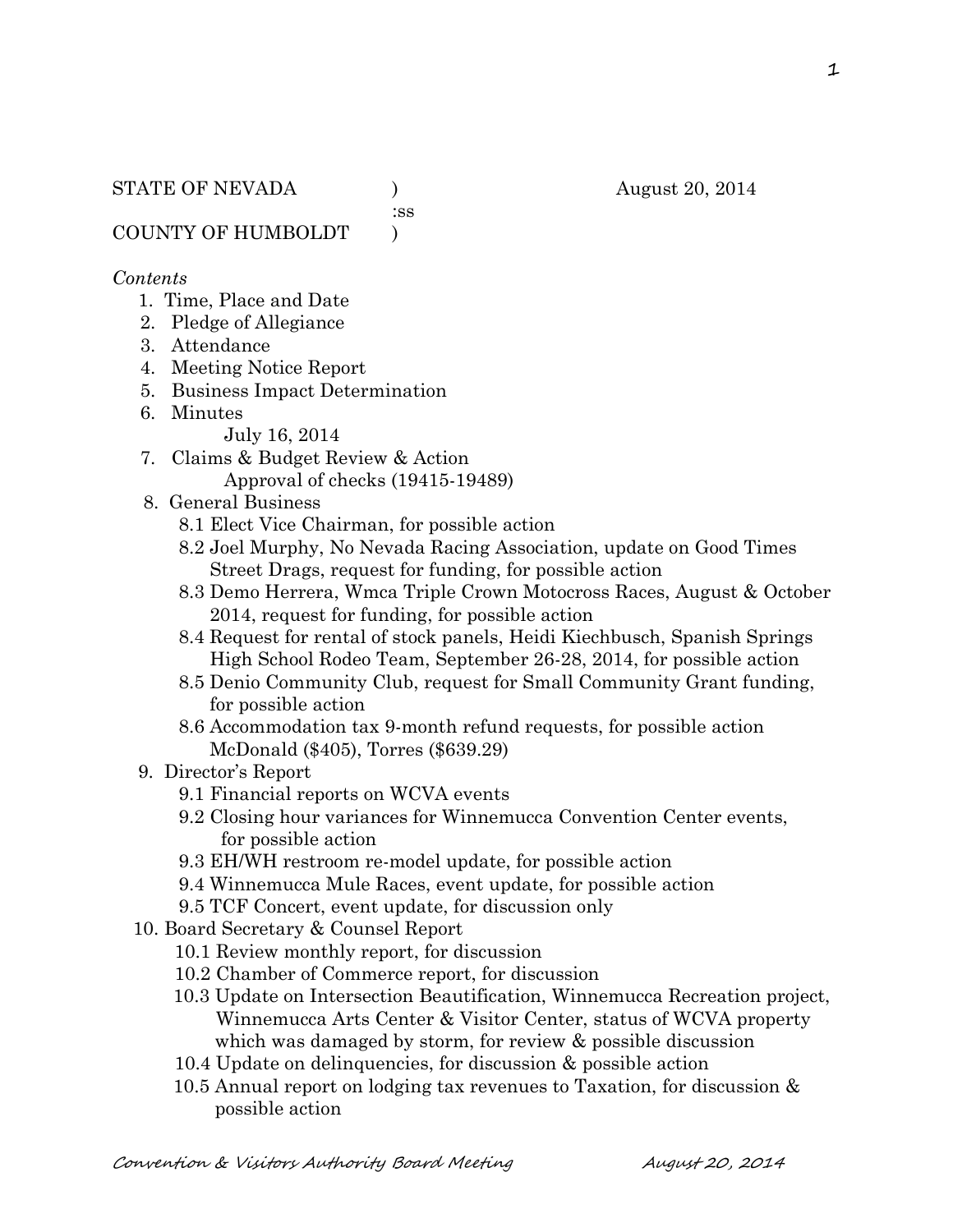- 10.6 Procedure request: Event close-down extension, for possible action
- 10.7 American Mule Racing Association complaint Non-inclusion of mule racing in 2014 event calendar
- 10.8 Workers Comp Audit of 2013 event, for discussion & possible action
- 11. Board Administrator
	- 11.1 July Financial reports
- 12. Other Reports
- 13. Next Meeting Date
- 14. Adjournment

#### **MINUTES, AUGUST 20, 2014**

- **1. Time, Place and Date.** The Winnemucca Convention and Visitors Authority met in regular session in full conformity with the law at the Winnemucca Convention Center, West Hall, Winnemucca, Nevada at 4:00 pm on Wednesday, August 20, 2014 with Chairman Terry Boyle presiding.
- **2. Pledge of Allegiance.**
- **3. Attendance.** *Convention and Visitors Authority Board Officials Present:* Terry Boyle Chairman and Hotel Representative

| Don Stoker      | Treasurer and Motel Representative |  |
|-----------------|------------------------------------|--|
| Dan Cassinelli  | County Representative              |  |
| Herb Ross       | Business Representative            |  |
| Bill Macdonald  | Secretary and Counsel              |  |
| Kendall Swensen | Board Administrator                |  |
|                 |                                    |  |

*Convention and Visitors Authority Board Officials Absent:* Jim Billingsley City Representative

*Staff Members Present:* Kim Petersen Director Shelly Noble Administrative Clerk

*Staff Members Absent:* None

*Others Present:* Kent Maher Ag District #3

 Demetrio Herrera Winnemucca Motocross Jerry Fox Winnemucca Motocross Joyce Sheen Winnemucca Publishing Joel Murphy Northern Nevada Racing Association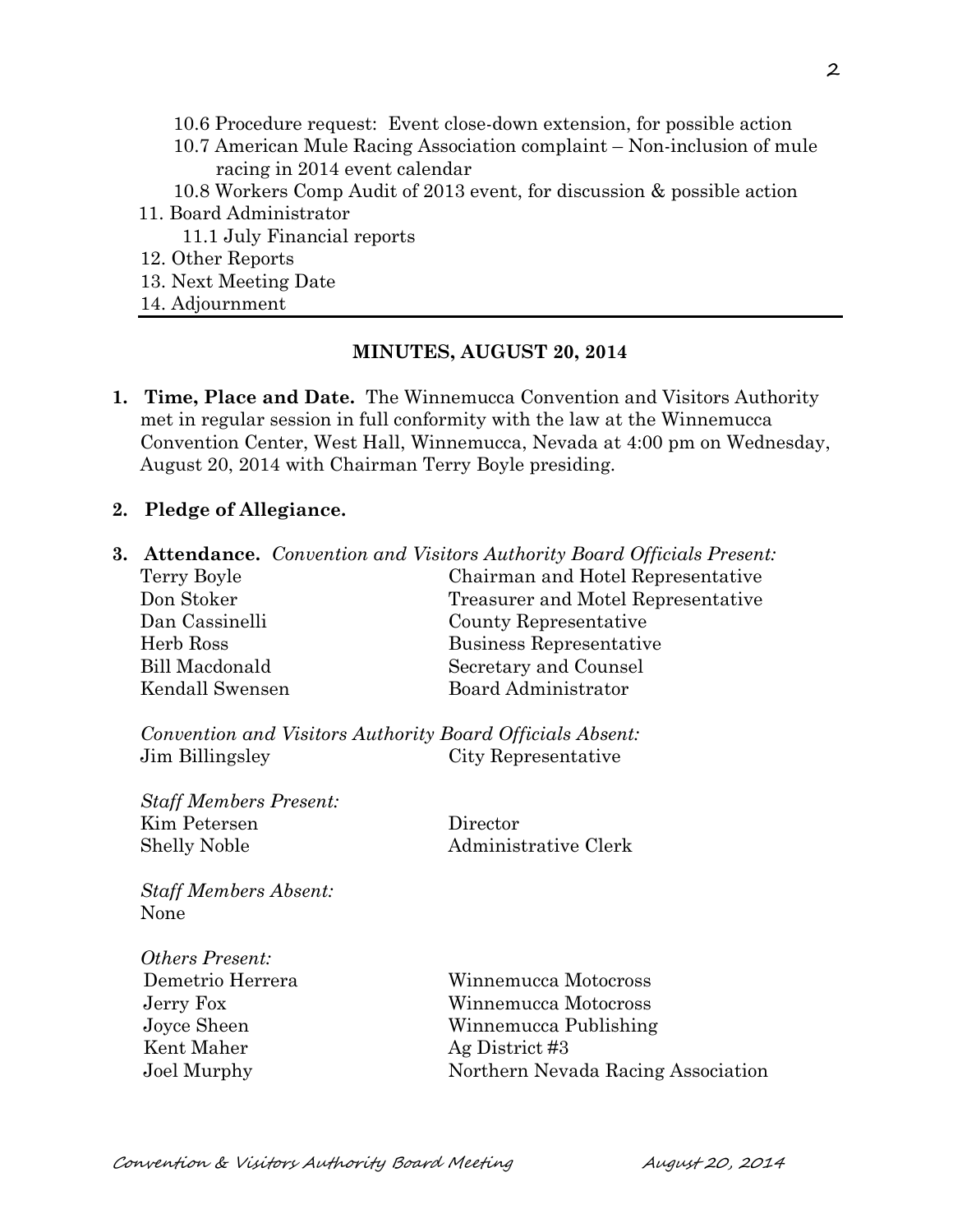#### **4. Meeting Notice Report.**

Chairman Boyle reported that notice, including meeting agenda, was posted by Shelly Noble by 9:00 am Friday, July 11, 2014 at Humboldt County Library, Court House, Post Office, City Hall and Convention Center West Hall. No persons have requested mailed notice during the past six months.

**5. Business Impact Determination.** After review of the August 20, 2014 agenda, and report by Counsel that he saw nothing in the Agenda requiring a business economic impact study or statement, *Don Stoker made a motion that no proposed agenda item is likely to impose a direct and significant economic burden on a business or directly restrict formation, operation, or expansion of a business. The motion carried, 4-0.* 

#### **6. Minutes.**

Prior meeting minutes, July 16, 2014. *Don Stoker made a motion to accept the minutes of the July 16, 2014 meeting. Motion carried, 3-0. Dan abstained since he was not present for that meeting.* 

**7. Claims.** The following claims were reported to the Board Members by a copy of the proposed Check Register MC-000286, MC-000287 CD-000235 and MC- 000288 as a portion of the pre-meeting board packets provided to the Members as supplemented by Supplemental Check Register CD-000236 at time of meeting.

| <b>BANK ACCOUNT</b> | <b>CHECK NUMBERS</b> | <b>AMOUNT</b> |
|---------------------|----------------------|---------------|
| Nevada State Bank   | 19415-19489          | \$362,484.65  |

*Don Stoker made a motion to approve all claims as submitted. The motion carried, 4-0.*

# **8. General Business.**

**8.1 Elect Vice Chairman, for possible action** After a brief discussion, *Dan Cassinelli made a motion to nominate our newest board member, Herb Ross, to serve as Vice Chairman. Motion carried, 4-0.*

# **8.2 Joel Murphy, No Nevada Racing Association, update on Good Times Street Drags, request for funding, for possible action**

Joel reported that at this year's event they had one more car participate in the races (compared to last year) but few spectators. He feels that a similar event at Wells and also the Night in the Country event in Yerington were their major competition this weekend. Even some of his regular volunteers did not help out this year since they went to Night in the Country. Overall,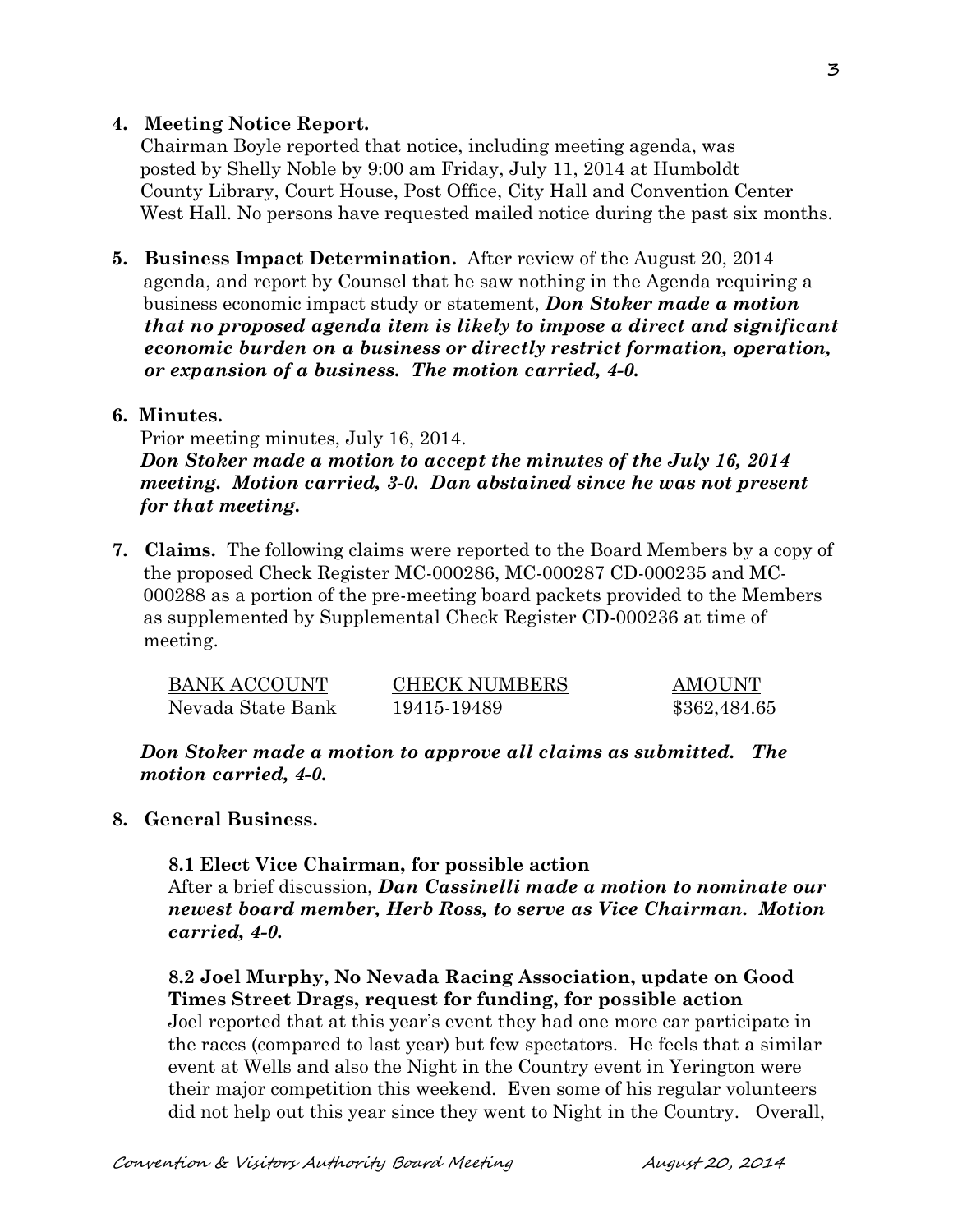the weekend had a net profit of \$400 before the additional money that they will receive from WCVA, \$1,875. Usually NNRA will make several thousand dollars at this event. For the amount of time it takes to set up, run and take down this event, this small margin will make it difficult to continue in the future. One possibility discussed was moving these races out to the drag strip. Also, changing dates was another option discussed and the possibility of Fifties Fever not preceding any of Reno's Hot August Nights dates when planning for future years since we do not get overflow any longer from HAN. Increases in insurance premiums continue to be a major concern for all motorized sport organizations. Annual increases of 50% to 100% are not uncommon and limited underwriters make finding any policy difficult. If the increases continue at this level some of these events may not be able to continue. For the Street Drags weekend alone this year the policy was almost \$5,000. This was on top of their annual policy for races at the drag strip. Joel wanted to discuss the possibility of WCVA providing some assistance to offset this expense. There was a discussion about the possibility of all the motor sports groups combining to shop for insurance, possibly through the county. Dan Cassinelli said he would discuss this with Bill Deist. And Kim said he would contact POOL/PACT to see if there was any way these events could be covered through them. NNRA has one more race in September that they are hoping will help them recoup some of their funds. The board would like to try to do something to assist all the motorized sports groups and asked Joel to come back after the September races with a funding request if they still feel this necessary. These are good events and this board does not want them to go away.

#### **8.3 Demo Herrera, Wmca Triple Crown Motocross Races, August & October 2014, request for funding, for possible action**

The local motocross club is a member of the Sierra Motocross Racing Association. Recently, there have been some "shaking up" of this organization so that Winnemucca is one of the few clubs intact. This means that to compete in motocross any racers from northern Nevada and their families must travel to California for sanctioned racing. Demo and Jerry Fox are here tonight because they are heading up two races here in Winnemucca where they expect to attract 300-400 participants and their families for racing in Winnemucca. The first weekend of racing is this Labor Day weekend. These are sanctioned races. They are requesting a \$3,000 grant to offset some of their start-up expenses. A mailing to 1,000 motocross racers was sent out earlier this month and our Tri-County Fair flyer was included in this mailing. Demo is starting the races an hour earlier each day in hopes that by finishing early in the day these visitors will head to the Fair for something to do. *Dan Cassinelli made a motion to approve a \$3,000 grant to the Winnemucca Triple Crown Motocross Races in August and October, 2014. Motion carried, 4-0.*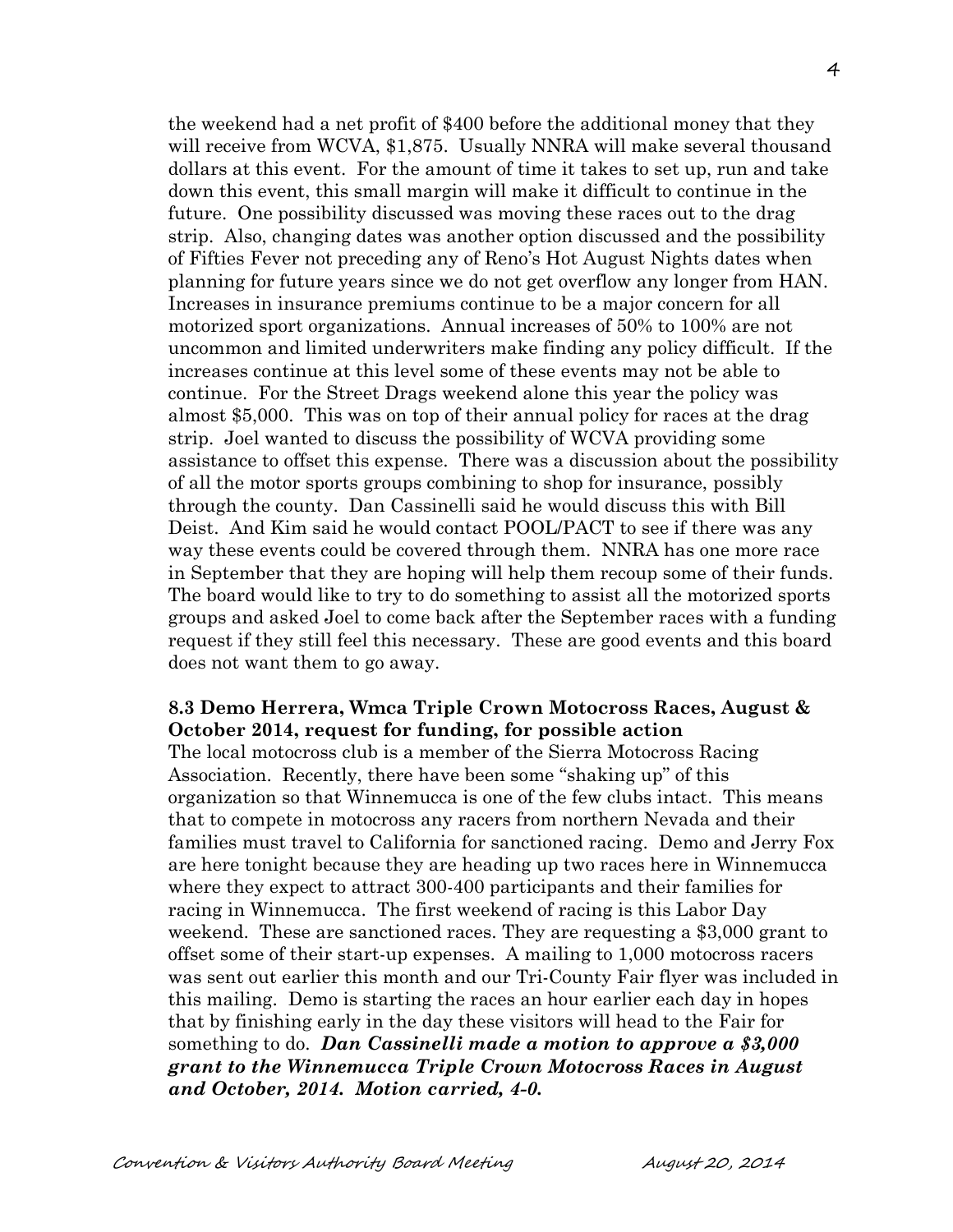#### **8.4 Request for rental of stock panels, Heidi Kiechbusch, Spanish Springs High School Rodeo Team, September 26-28, 2014, for possible action**

When Silver State International Rodeo agreed to move their event to the Winnemucca Events Complex in 2011, WCVA agreed to purchase 1,000 of their lightweight stock panels at a cost of \$70,000 to use during this event and others. Since WCVA purchased these panels and these panels are the ones that this group is requesting to rent, Kim felt that this board should be the one to make the decision. As an FYI, Kim informed this board that the Ag District #3 Board supports renting the panels to this organization. Dan Cassinelli was adamant that these panels not be rented out. His concerns were damage and loss since once they are out of our possession we have no control over what happens to them. Plus, he did not want to start renting them out since once the word gets out that we rent panels, we will get many more requests. These panels were purchased for our events and the board felt that Spanish Springs High School was close enough to Reno and other outlying areas that they should be able to find other panels to rent or purchase. *Dan Cassinelli made a motion denying the request to rent stock panels made by Heidi Kiechbusch and the Spanish Springs High School Rodeo Team. Motion carried, 4-0.* 

#### **8.5 Denio Community Club, request for Small Community Grant funding, for possible action**

Denio has not made a request for these funds for several years so they have an accumulated amount available to them of \$4,000. They are requesting \$3,475.01 to purchase tables and chairs for their community hall. *Don Stoker made a motion to approve the Denio Community Club's request for Small Community Grant funding in the amount of \$3,475.01 to be used for the purchase of tables and chairs. Motion carried, 4-0.* 

**9.6 Accommodation tax 9-month refund requests, for possible action McDonald (\$405), Torres (\$639.29)**

*Dan Cassinelli made a motion to approve the accommodation tax 9-month refund requests for Chris McDonald (\$405) and Jesse Torres, Jr. (\$639.29). Motion carried, 4-0.*

**9. Director's Report.**

#### **9.1 Financial reports on WCVA events**

Bank reconciliations for the Tri-County Fair and Ranch Hand Rodeo were included in the board packets for review.

## **9.2 Closing hour variance for Winnemucca Convention Center events, for possible action**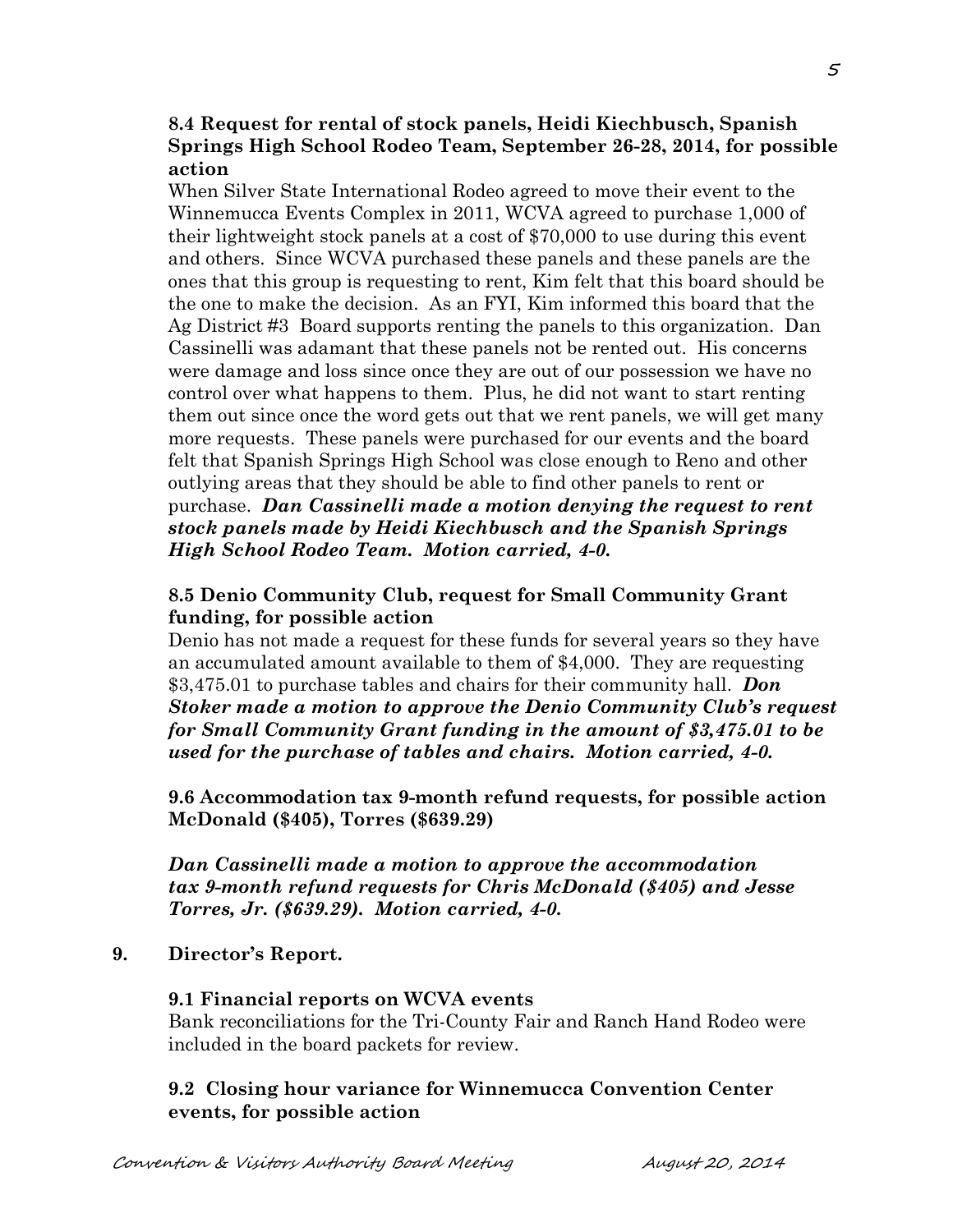Over the years there have been a few events come to this board requesting that they be allowed to go past the hours as stated in their License Agreement. This board has never denied any of these requests. Last month Javier Rivera wanted to make a similar request but did not make his request in time to be included on the meeting agenda. This board wanted to discuss giving Kim the authority to extend hours for events at the Convention Center. Since these requests are not made very often, the board decided to leave the rules as they are and require events that wish to go later in the evening to come before this board to make their request.

#### **9.3 EH/WH restroom re-model update, for possible action**

This discussion has been on-going for quite some time. Initially, Kim had contacted Bob Hooft to design this re-model. Mr. Hooft had come up with a plan that involved engineers and other professionals costing approximately \$15,000 before any work was actually done. Kim spoke with Bobby Thomas, Humboldt County Building Inspector, who told him that engineering work was not necessary since we are not changing the "footprint" of the restrooms, just updating them. Desert Design will only do tile work and will not coordinate any other kind of work so Kim would like to contact Michael Clay to get an idea of what the cost would be for him to take it over as a general contractor. Depending on the cost, we will then decide next step. The board agreed on this plan.

#### **9.4 Winnemucca Mule Races, event update, for possible action**

This board is aware that Don Jacklin of the American Mule Racing Association (AMRA) wrote a letter to Kim and also sent it to local officials and members of this board. In it he requested that WCVA look at the mule races and the efforts of WCVA to bring them back in 2015. Kim had Kent Maher help him draft a response that he shared with board members tonight so that he could get their input. Kent is here tonight representing the Ag District #3 and to hear this board's input so he can work with Kim to get this letter finished and sent out. Terry requested that some of the language in the second paragraph be re-worked that discusses the flawed economic statistics that were presented in Mr. Jacklin's letter. While he agreed with the sentiment, he thought it could be considered inflammatory. Also, he would like to see more than just the minimum amount of required races each day. With only the minimum amount of races each day any kind of unforeseen circumstance could easily make this minimum not possible. Kim stressed that time is of the essence if races are to be held in 2015. *Don Stoker made a motion authorizing Kim to work with Kent Maher to make the changes in the letter to Don Jacklin, as discussed above, and get it sent off as soon as possible. Motion carried, 4-0.*  When completed, this letter will be sent to the WCVA Board, Ag District #3 Board and the recipients of Mr. Jacklin's letter, plus members of the American Mule Racing Association.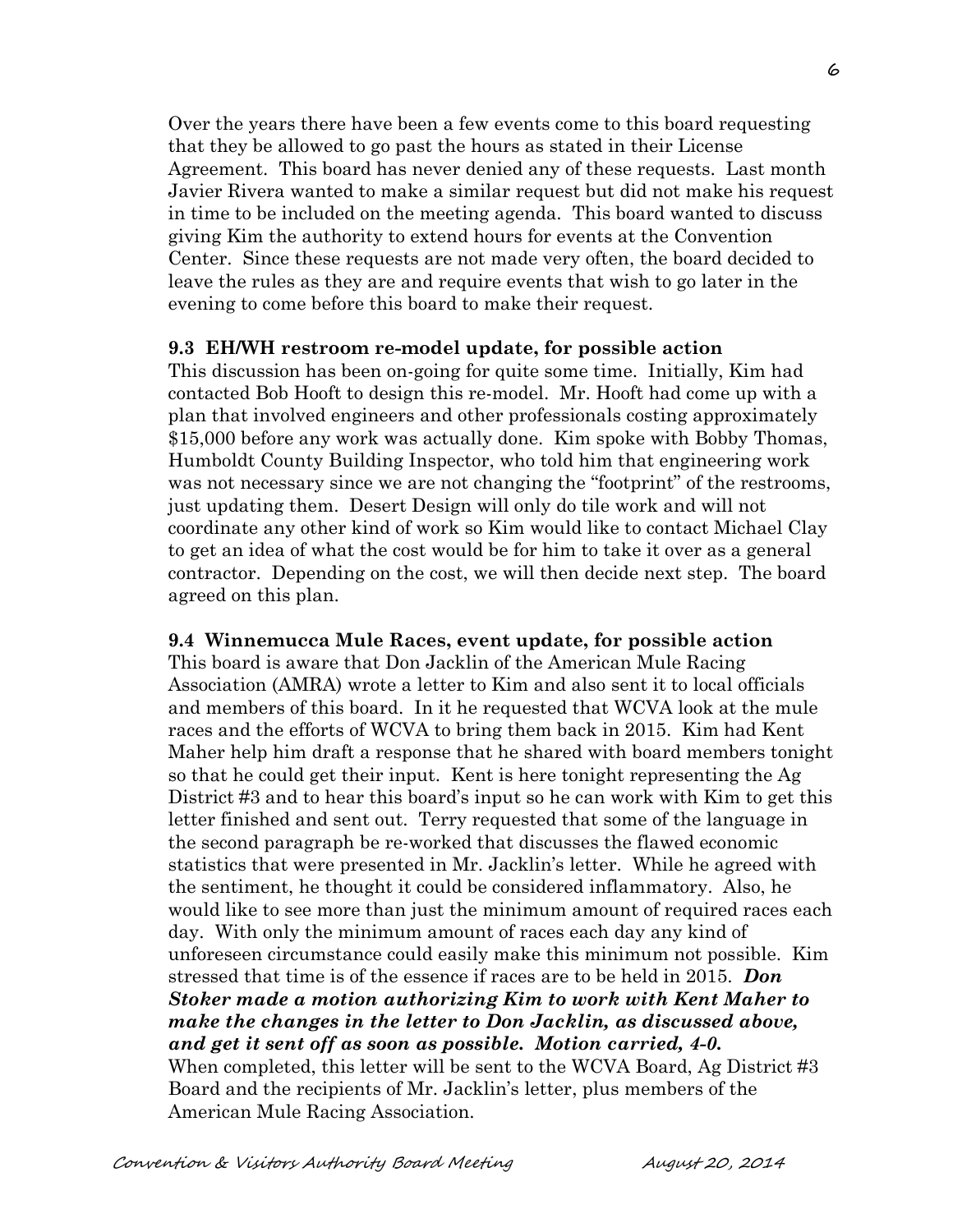### **9.5 TCF Concert, event update, for discussion only**

Ticket sales have been a little slow and recently Kim has learned that some people are under the impression that the concert is sold out. He has planned some additional advertising in the newspaper and on the radio to let people know that there are still good seats available. Kim also hopes to have a letter to the editor in The Humboldt Sun encouraging people to step up and support this event so we can continue to bring these concerts to town during the fair. Right now, ticket sales are at \$58,485. There approximately 1,700 tickets still available. As a reminder, we need sales of \$110,000 to break even. We have two sponsors: Barrick (\$4,000) and Newmont (\$1,500). The concert promoters have notified Kim that Chris Young production people are bringing additional special effects for this show. It should be a great concert.

#### **10. Secretary and Counsel, Monthly report.**

**10.1 Review monthly report, for discussion** Report for July was reviewed by Bill.

**10.2 Chamber of Commerce report, for discussion** July 2014 Report was included in Bill's report.

**10.3 Update on Intersection Beautification, Winnemucca Recreation project, Winnemucca Arts Center & Visitor Center, status of WCVA property which was damaged by storm, for review & discussion**  Bill reported that he had included those matters in order to permit discussion at this meeting, if anyone so desired. Bill's comments on the status of WCVA property can be found in his packet, page 2.

**10.4 Update on delinquencies, fordiscussion & possible action** Denio Junction Motel has not paid any room taxes in over a year despite notices prepared by Shelly, and later communication by Bill. Kendall will be traveling out there in the near future and will stop by to talk to the operator of the motel and see if they are renting rooms, which we believe they are. The owner was supposed to contact Bill to work on this, but has not.

# **10.5 Annual report on lodging tax revenues to Taxation, for discussion & possible action**

No report.

**10.6 Procedure request: Event close-down extension, for possible action** See item 9.2.

# **10.7 American Mule Racing Association request – Non-inclusion of mule racing in 2014 event calendar**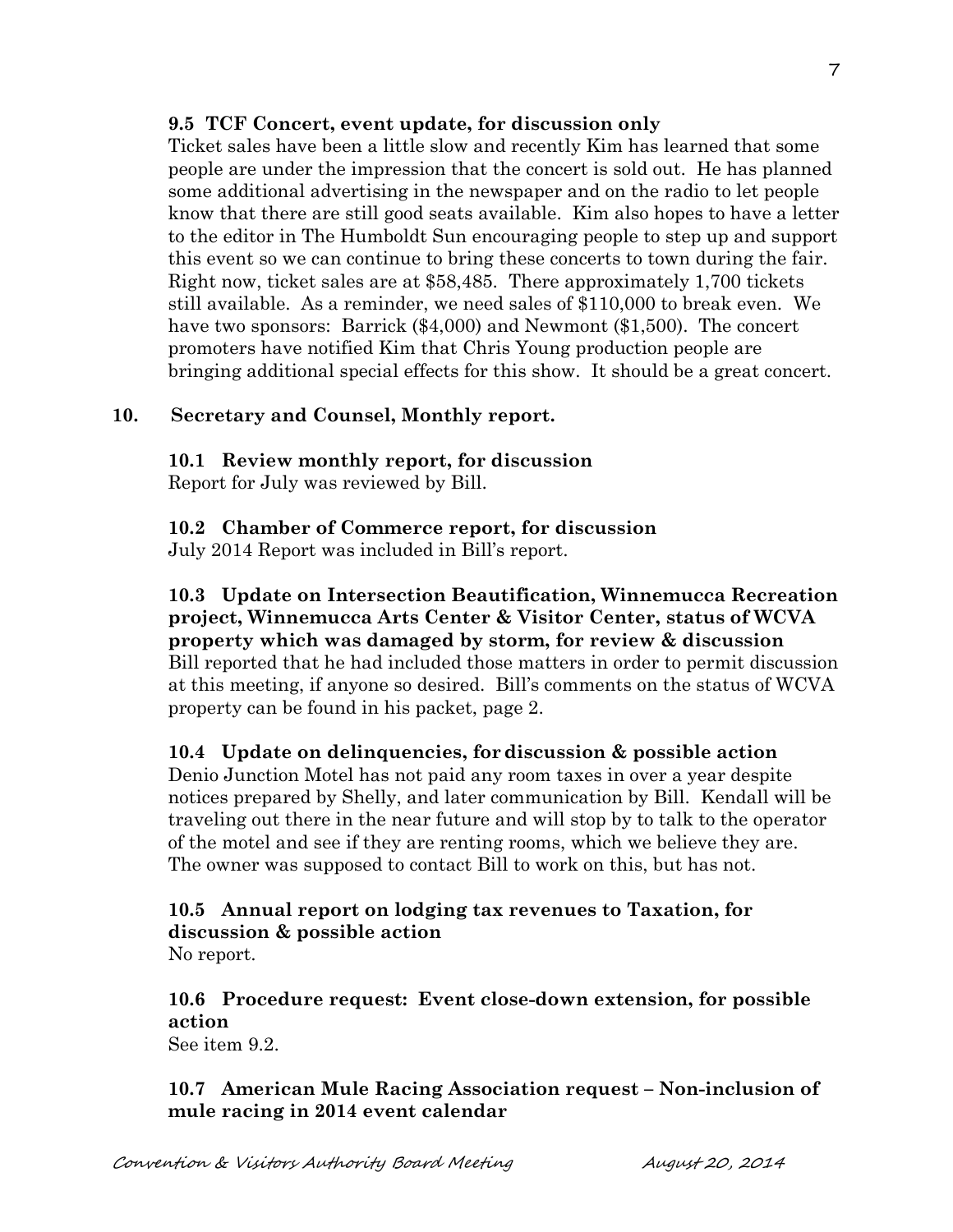See item  $9.4$ .

# **10.8 Workers Comp Audit of 2013 event, for discussion & possible action**

This audit was on the 2013 Mule Races. The auditor went through our records and found everything in good order.

# **11. Board Administrator.**

## **11.1 July Financial Reports, for discussion**

Room taxes continue to be well below previous years. From fiscal 12/13 to 13/14, Kendall estimates a decrease of 11%. Of course, some properties have seen decreases that are considerably more.

#### **12. Other Business.**

## **12.1 WCVA FY 2013/2014 audit**

Kendall plans to start getting records together to get this audit started in the next few weeks.

## **12.2 Employee retirement**

On August 12, Mario Orozco came into the Convention Center office and announced to Shelly that he was quitting, effective immediately. He turned in his keys and phone and headed to the courthouse. Later, Kim was notified that he was retiring and had been planning to do so for several months. Kim will come to the board at a future meeting with a plan to re-structure the maintenance personnel. He would like a "lead man" position that would supervise the other maintenance workers plus have some knowledge of basic electrical, construction, etc.

#### **12.3 West Hall painting project**

As everyone saw on their way into the West Hall today, the painting project is almost completed. Don suggested that the shapes that are painted in the dark red color should have their front surface painted a contrasting color to highlight them. The painters will work with Kim to see if this is something they want to work on or will just leave it the solid color. The building looks much better.

# **13. Regular Business. Next Meeting. The Board confirmed the next regular meeting date of Wednesday, September 17, 4:00 pm.**

**14. Adjourn.** *Don Stoker made a motion to adjourn this meeting. Motion carried, 4-0.* The meeting was adjourned at 6:05 pm to the next regular meeting, or to the earlier call of the Chairman or to the call of any three (3) members of the Board on three (3) working days notice.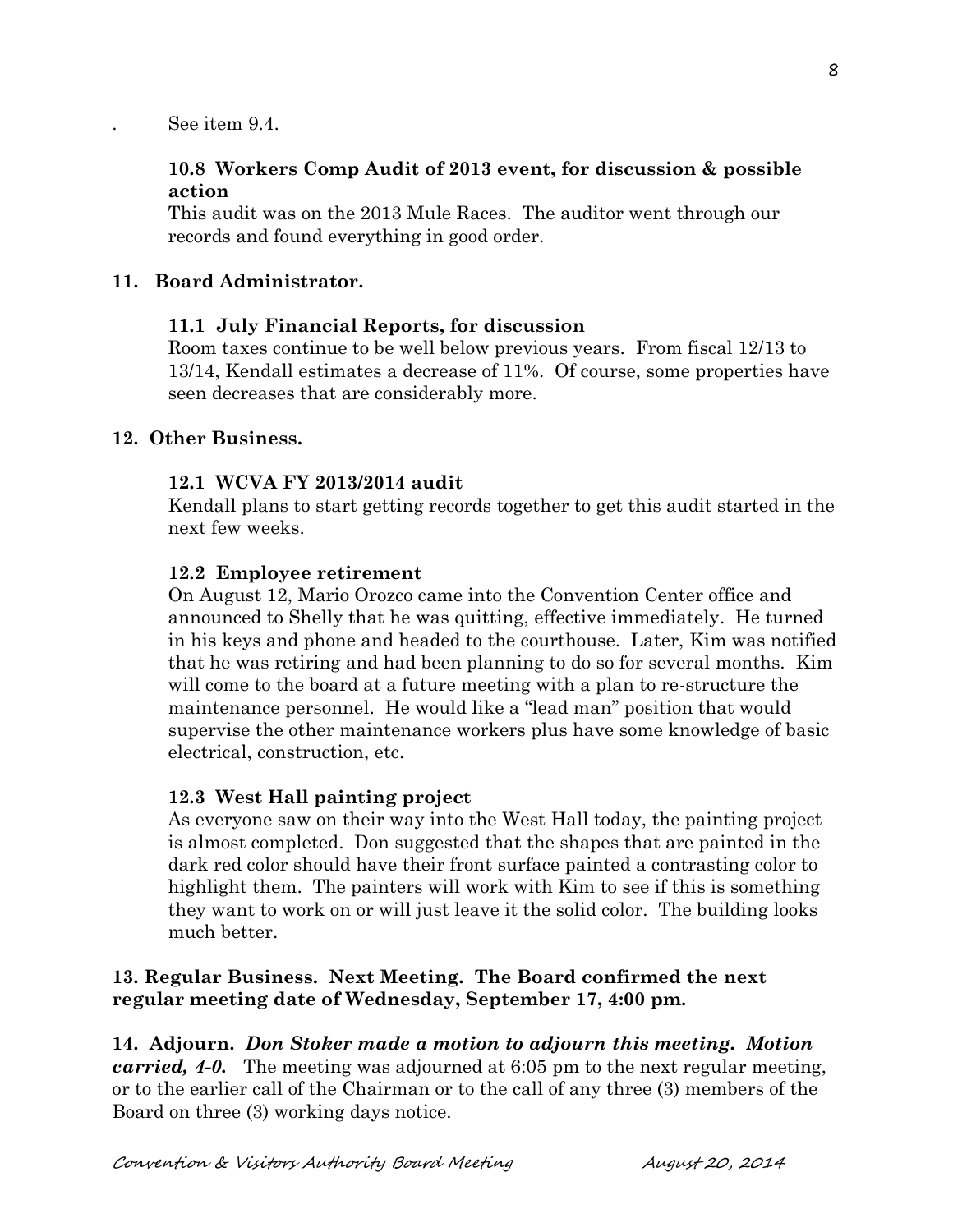Respectfully submitted,

Shelly Noble

APPROVED ON \_\_\_\_\_\_\_\_\_\_\_\_\_\_\_\_\_\_\_\_\_\_\_\_\_\_\_\_, 2014

As written\_\_\_\_\_\_\_\_\_\_\_\_\_\_\_

As corrected \_\_\_\_\_\_\_\_\_\_\_\_\_ Winnemucca Convention & Visitors Authority Board

 $\_$  ,  $\_$  ,  $\_$  ,  $\_$  ,  $\_$  ,  $\_$  ,  $\_$  ,  $\_$  ,  $\_$  ,  $\_$  ,  $\_$  ,  $\_$  ,  $\_$  ,  $\_$  ,  $\_$  ,  $\_$  ,  $\_$  ,  $\_$  ,  $\_$  ,  $\_$  ,  $\_$  ,  $\_$  ,  $\_$  ,  $\_$  ,  $\_$  ,  $\_$  ,  $\_$  ,  $\_$  ,  $\_$  ,  $\_$  ,  $\_$  ,  $\_$  ,  $\_$  ,  $\_$  ,  $\_$  ,  $\_$  ,  $\_$  , TERRY BOYLE DAN CASSINELLI Chairman and Hotel Representative County Representative

DON STOKER JIM BILLINGSLEY Treasurer and Motel Representative City Representative

\_\_\_\_\_\_\_\_\_\_\_\_\_\_\_\_\_\_\_\_\_\_\_\_\_\_\_\_\_\_\_\_\_

 $ABSENT$ 

HERB ROSS Vice Chairman & Business Representative